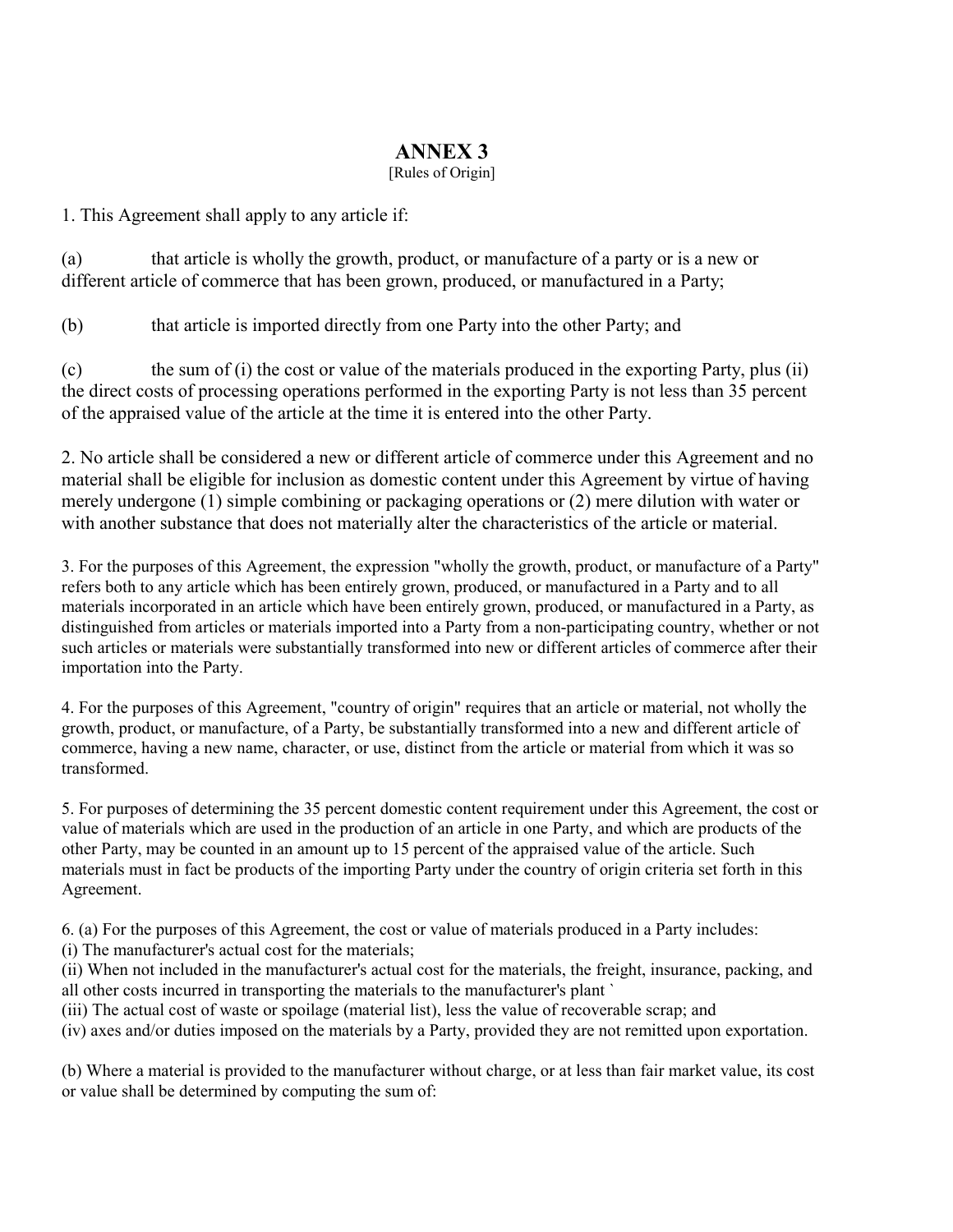(i) All expenses incurred in the growth, production, or manufacture of the material, including general expenses;

(ii) An amount for profit; and

(iii) Freight, insurance, packing, and all other costs incurred in transporting the material to the manufacturer's plant. If the pertinent information needed to compute the cost or value of a material is not available, the appraising officer may ascertain or estimate the value thereof using all reasonable ways and means at his disposal.

7. For the purposes of this Agreement, direct costs of processing operations performed in a Party mean those costs either directly incurred in, or which can be reasonably allocated to, the growth, production, manufacture, or assembly, of the specific article under consideration. Such costs include, but are not limited to the following, to the extent that they are includible in the appraised value of articles imported into a Party:

(a) all actual labor costs involved in the growth, production, manufacture, or assembly, of the specific article, including fringe benefits, on-the-job training, and the cost of engineering, supervisory, quality control, and similar personnel;

(b) dies, molds, tooling and depreciation on machinery and equipment which are allocable to the specific article;

(c) research, development, design, engineering, and blueprint costs insofar as they are allocable to the specific article; and

(d) costs of inspecting and testing the specific article.

 Those items that are not included as direct costs of processing operations are those which are not directly attributable to the articles under consideration or are not costs of manufacturing the product. These include, but are not limited to:

(i) profit; and

(ii) general expenses of doing business which are either not allocable to the specific article or are not related to the growth, production, manufacture, or assembly, of the article, such as administrative salaries, casualty and liability insurance, advertising, and salesmen's salaries, commissions, or expenses.

8. For the purposes of this Agreement, "imported directly" means:

(a) direct shipment from one Party into the other Party without passing through the territory of any intermediate country; or

(b) if shipment is through the territory of an intermediate country, the articles in the shipment do not enter into the commerce of any intermediate country and the invoices, bills of lading, and other shipping documents, show the other Party as the final destination; or

(c) if shipment is through an intermediate country and the invoices and other documents do not show the other Party as the final destination, then the articles in the shipment, upon arrival in that Party, are imported directly only if they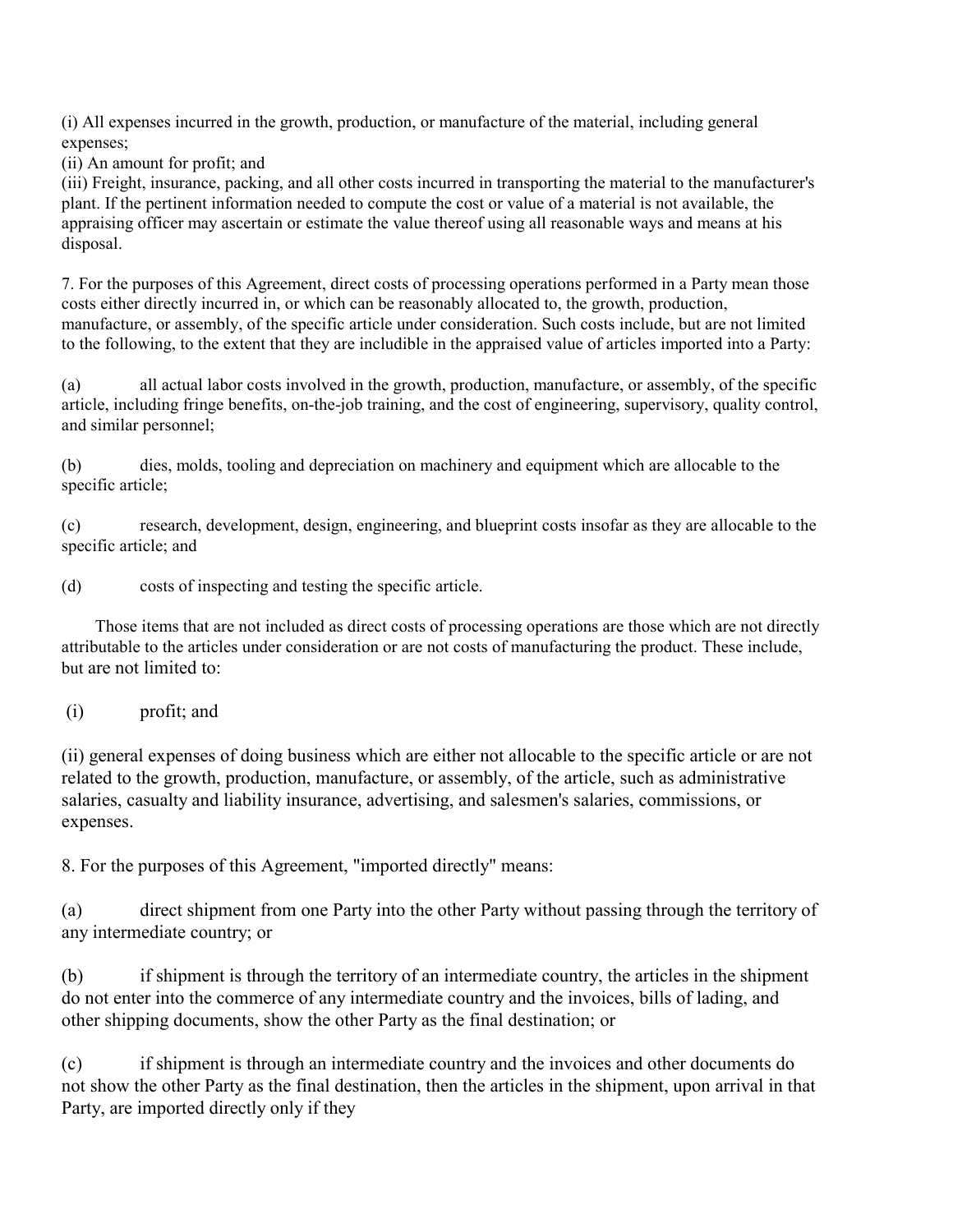(i) remain under the control of the customs authority in an intermediate country; (ii) do not enter into the commerce of an intermediate country except for the purpose of a sale other than at retail, provided that the articles are imported as a result of the original commercial transaction between the importer and the producer or the latter's sales agent;

(iii) have not been subjected to operations other than loading and unloading, and other activities necessary to preserve the article in good condition; and

(iv) comply with the origin requirements for articles exported to a Party from the other Party under this Agreement as stated in the documents required under the certification procedure.

9. All articles entered under this Agreement shall be documented by a certificate, specimens of which are given in the attachment to this Annex, signed by the exporter to be completed in accordance with the rules specified in the certificate. The certificate should contain sufficient information to identify the articles described on the certificate as the articles to be exported and a statement as to the percentage of value added in a Party and that the articles comply with the country of origin requirements set forth in this Agreement. The certificate will be presented to the Customs authorities of the importing Party in accordance with its internal regulations.

 Notwithstanding the above, either Party may waive production of the certificate on a case by case basis for articles imported into such Party and for which the benefits of this Agreement are claimed, if the Party is otherwise satisfied that the imported articles comply with the country of origin requirements set forth in this Agreement.

 The exporter or person signing the certificate of origin shall be prepared to submit a declaration setting forth all pertinent details, concerning the production or manufacture of the articles, which were used to prepare the certificate of origin. The information on the declaration should contain at least the following pertinent details:

 A. a description of the article, quantity, numbers and marks of packages, invoice numbers, and bills of lading;

 B. a description of the operations performed in the production of the article in a Party and identification of the direct costs of processing operations;

 C. a description of any materials used in production of the article which are wholly the growth, product, or manufacture of either Party, and a statement as to the cost or value of such materials;

 D. a description of the operations performed on, and a statement as to the origin and cost or value of, any foreign materials used in the article which are claimed to have been sufficiently processed in a Party so as to be materials produced in that Party; and

 E. a description of the origin and cost or value of any foreign materials used in the article which have not been substantially transformed in a Party.